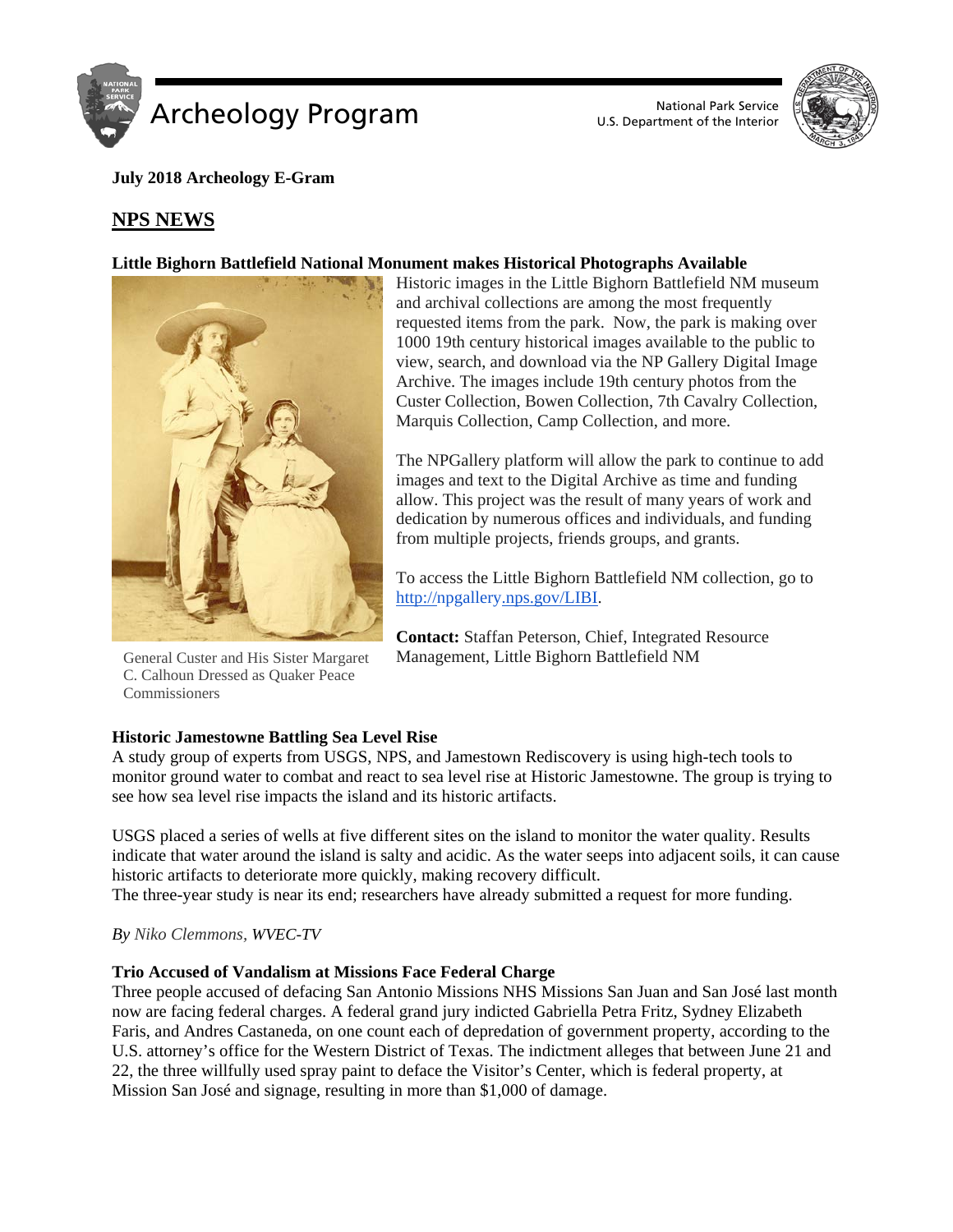The San Antonio Police Department and the National Park Service identified the three as suspects after authorities released video June 22 showing vandals using spray paint to deface the historic church.

*By Jacob Beltran, my San Antonio*

#### **Court Decision Stands in Wilderness Watch vs. Creachbaum**

Trail shelters and a cabin in Olympic Wilderness have standing and will remain standing, the U.S. 9th Circuit Court of Appeals has ruled. The 9th Circuit has rejected a legal challenge by Montana-based Wilderness Watch, which sued to force removal of four shelters and a cabin as incompatible with provisions of the Wilderness Act, which protects lands "untrammeled by man."

The protected structures, including the Canyon Creek Shelter, above Sol Duc falls, were built in the 1930's by a Civilian Conservation Corps crew. The Elk Lake Shelter, 15 miles up the Hoh River trail, has offered refuge to Mt. Olympus climbers for 91 years. The present shelter was erected by the National Park Service in 1963. Even more remote is the Wilder Shelter, 21 miles up the Elwha River.

This important ruling acknowledges that cultural resources can further the goals of the Wilderness Act, and that the NPS should be accorded deference to manage them appropriately.

#### **FEDERAL NEWS**

#### **Department of the Interior Ignores Archeological Resources in Decision-Making**

In a quest to shrink national monuments last year, senior Interior Department officials dismissed evidence that these public sites boosted tourism and spurred archaeological discoveries, according to documents the department released this month and retracted a day later.

Thousands of pages of e-mail correspondence chart how Interior Secretary Ryan Zinke and his aides instead tailored their survey of protected sites to emphasize the value of logging, ranching and energy development that would be unlocked if they were not designated national monuments.

Comments the department's Freedom of Information Act (FOIA) officers made in the documents show that they sought to keep some of the references out of the public eye because they were "revealing [the] strategy" behind the review.

In April 2018, President Trump signed an executive order instructing Zinke to review 27 national monuments established over 21 years, arguing that his predecessors had overstepped their authority in placing these large sites off limits to development.

The executive order started a process that significantly reduced two of Utah's largest national monuments, Bears Ears and Grand Staircase-Escalante, and has not ruled out altering others.

The new documents show that as Zinke conducted his four-month review, Interior officials rejected material that would justify keeping protections in place and sought out evidence that could buttress the case for unraveling them.

These redactions came to light because Interior's FOIA office sent documents to journalists and advocacy groups on July 16 that it later removed online. "It appears that we inadvertently posted an incorrect version of the files for the most recent National Monuments production," officials wrote July 17. "We are requesting that if you downloaded the files already to please delete those versions."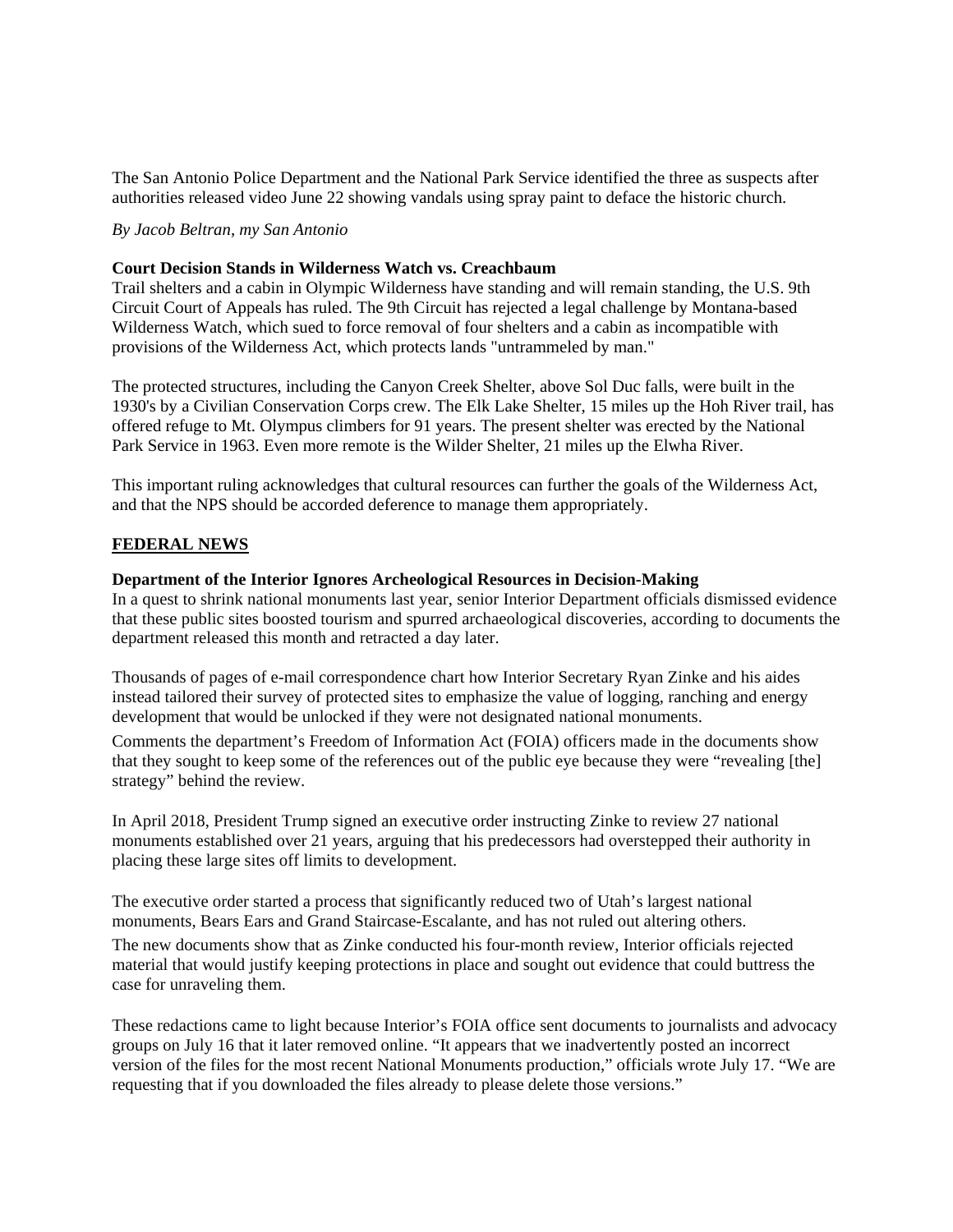P. David Polly, president of the Society of Vertebrate Paleontology, said in an interview that there's specific funding that comes with a monument designation, which BLM itself identified as one of the reasons behind the "increase" in archaeological finds. Polly added that the funding also accounts for why the number of paleontological finds in Grand Staircase-Escalante has risen from a few hundred before 1996 to several thousand. "This funding will disappear for the areas that are no longer in the monument," he said.

*From story by Juliet [Eilperin](https://www.washingtonpost.com/people/juliet-eilperin/), Washington Post*

# **GRANTS AND TRAINING**

None reported this month.

**SLIGHTLY OFF TOPIC: Bureau of Land Management Accidentally Releases Site Locations** Federal officials mistakenly published confidential information on locations and descriptions of about 900 cliff dwellings, spiritual structures, rock art panels and other Native American antiquities in Utah. The BLM posted a 77-page report online that included unique identifiers for artifacts as it prepared to auction the most archaeologically rich lands ever offered for industrial use.

The document appeared on a BLM web page before the March oil and gas lease of 51,482 acres in a remote desert region of southeastern Utah. The BLM removed it and then reposted it with the detailed site descriptions blacked out. The report appeared online the last weekend in February and remained there for at least a few days – long enough for a state agency in Utah to download it and realize it violated the state's privacy restrictions. The report's appearance online unnerved Native Americans, and scientists who provided the BLM with archeological reports with the understanding that they would be kept secret.

In response to questions about how the confidential information ended up online, the BLM did not explain why the report was published. Attorneys representing Native American tribes declined to comment, citing ongoing negotiations with federal agencies on "delicate matters on a number of fronts." The BLM's release of confidential information occurred as its understaffed field offices are under strain from an Executive Order issued by President Donald Trump last year to relieve the energy industry of "regulatory burdens." A directive from the Department of Interior urged these offices to speed auctions of public lands by truncating scientific review and comment periods.

The 43 parcels in Utah that the BLM auctioned to oil and gas companies contain 1,282 archaeological sites and likely hundreds of undiscovered ones. Of those, 899 were identified by a unique combination of numbers and letters known as a "Smithsonian trinomial," which catalogs each relic or building by the state and county where it is located.

The mistakenly released report didn't include global positioning coordinates for those sites, but it did list them by parcel numbers that corresponded with maps published on the BLM's website. It also contained proper names of archaeological sites, types of relics, numbers of sites on each parcel and the tribes that might have built them, which indicates their age.

The release of the report is the latest controversy in an intensifying debate about how to protect the nation's heritage as development and tourism explode across the West. The BLM – which manages nearly 950 million surface and subsurface acres, primarily in 12 Western states – oversees leasing land to oil and